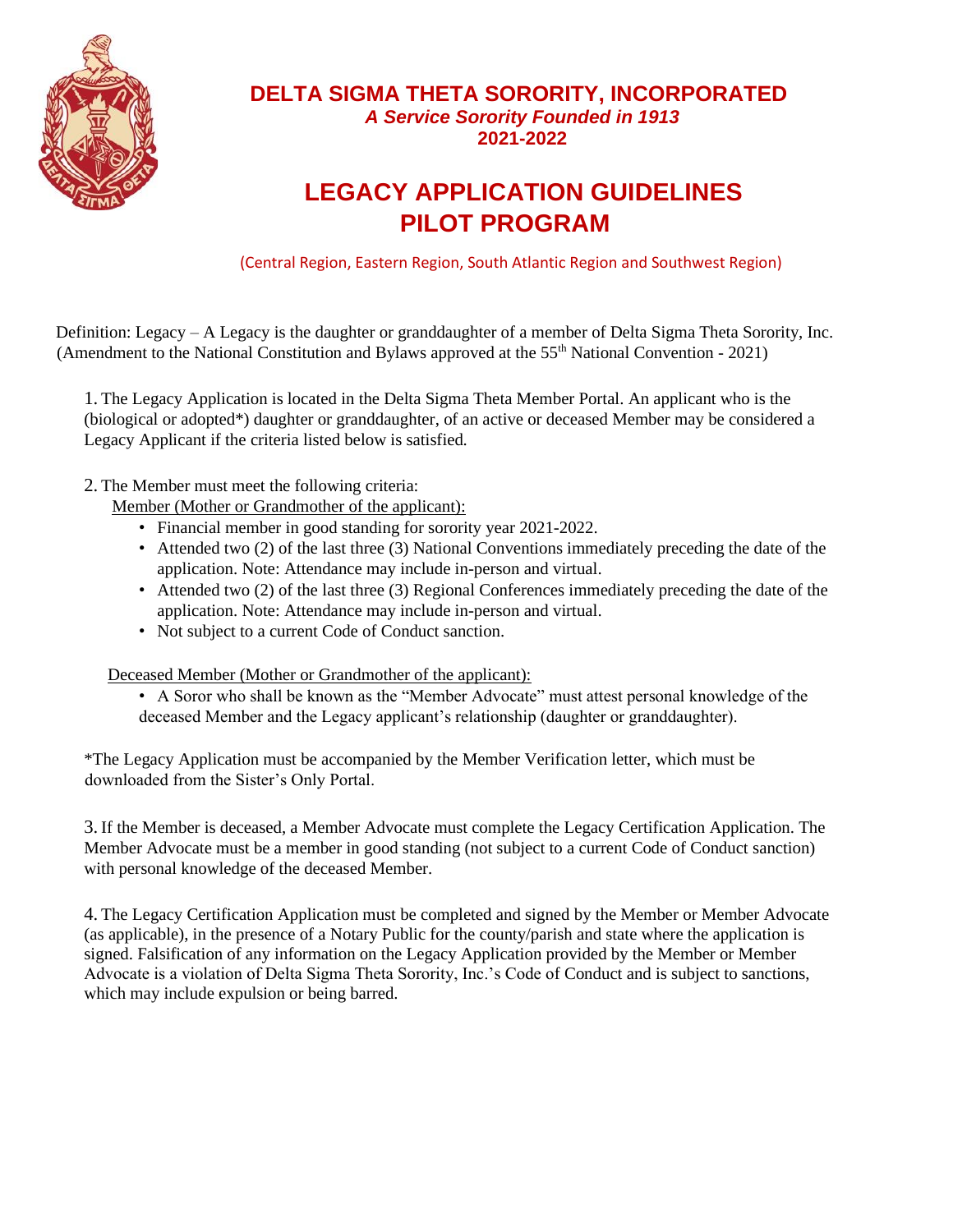# **Delta Sigma Theta Sorority, Inc. Legacy Certification Application**

#### *Instructions:*

*This application must be completed in its entirety by the Member or Member Advocate and signed in the presence of a Notary Public. This certification application and other applicable documentation (required of living members) must be submitted with the Delta Sigma Theta Sorority, Inc. Application for Membership. The Legacy Applicant must meet all the qualifications required for membership and receive the vote of the chapter and approval by the Regional Director.* 

### **Part A - Prospective Legacy Applicant**

| Last Name                                                                                                                         | <b>First Name</b>                | MI                | Chapter of Interest |
|-----------------------------------------------------------------------------------------------------------------------------------|----------------------------------|-------------------|---------------------|
| College/University (if applicable)                                                                                                | City                             | <b>State</b>      |                     |
| <b>Part B - Member (Living) Information</b>                                                                                       |                                  |                   |                     |
| Instructions: This section is to be completed by the Member. If the Member is deceased, please move to Part C of the application. |                                  |                   |                     |
| <b>Relationship of Applicant:</b>                                                                                                 | <b>Daughter</b><br>Granddaughter |                   |                     |
| Last Name                                                                                                                         | <b>First Name</b>                | Middle Initial    | Member Number       |
| <b>Part C- Member (Deceased) Information</b>                                                                                      |                                  |                   |                     |
| Instructions: This section is to be completed by the Member Advocate on behalf of the deceased Member.                            |                                  |                   |                     |
| <b>Relationship of Applicant:</b>                                                                                                 | Granddaughter<br>Daughter        |                   |                     |
| <b>Last Name</b>                                                                                                                  | Maiden Name (if applicable)      | <b>First Name</b> | Middle Initial      |
| Last Known Chapter Affiliation                                                                                                    |                                  |                   |                     |
| <b>Member Advocate Statement</b> (knowledge of Deceased Member relationship to the Legacy Applicant):                             |                                  |                   |                     |

*© 2021 Delta Sigma Theta Sorority, Incorporated. This content is protected under US Copyright (17 U.S.C. §§ 201 et al.) and other federal law and shall not be published, reproduced, displayed or otherwise utilized by any party whatsoever without the express written consent of Delta Sigma Theta Sorority, Incorporated. Violation of Delta's intellectual property rights will be prosecuted to the full extent of the law.*